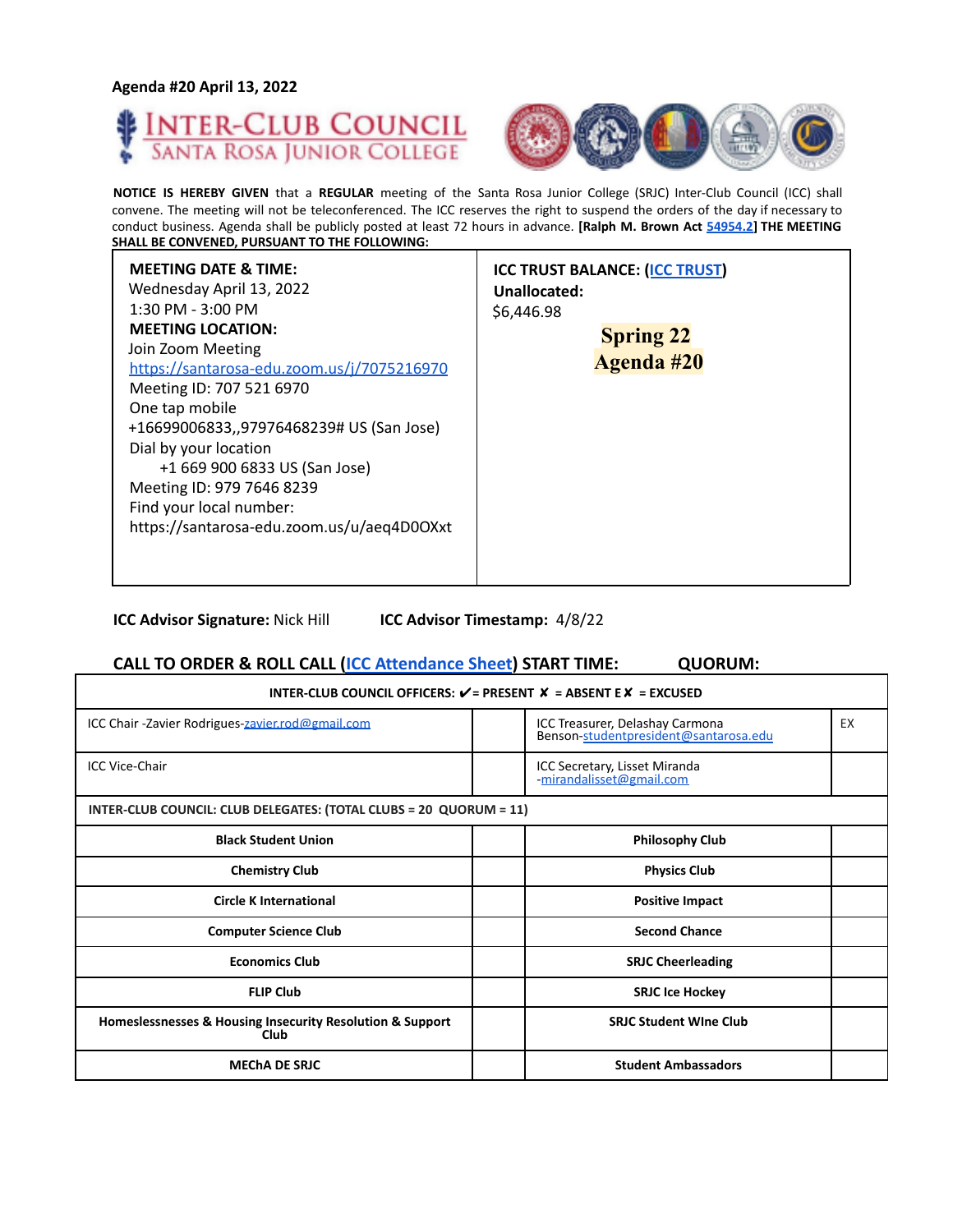| <b>Nutrition Club</b> | <b>Students for Recovery</b>            |  |
|-----------------------|-----------------------------------------|--|
|                       | The Engineering Club                    |  |
|                       | Women in Stem & Entrepreneurship (WISE) |  |

| AD HOC CLUBS: NO DELEGATES: (TOTAL AD HOC CLUBS = DOES NOT AFFECT QUORUM) |                        |  |
|---------------------------------------------------------------------------|------------------------|--|
| <b>Student Nurses Association</b>                                         | <b>SRJC Water Polo</b> |  |
| Intervarsity                                                              | <b>Biology Club</b>    |  |
| <b>Students for Socialism and Liberation</b>                              | <b>RAD Tech</b>        |  |
|                                                                           |                        |  |

**1. APPROVAL OF:** *The Inter-Club Council (ICC) shall review the current Agenda and the documented record of the previous meeting (known as 'Minutes') - making corrections as needed. Any changes to the Agenda will be noted in this section.*

**1.1.** CURRENT MEETING AGENDA:

**MOTION: SECOND: OUTCOME: LEAD: Zavier Rodrigues**

**1.2.** PAST MEETING MINUTES: **[Meeting](https://docs.google.com/document/d/1zhyCGQwinOBMrTT4TqazDZG_8kiaDu3sGuolsBki9D8/edit?usp=sharing) #19 Minutes MOTION: SECOND: OUTCOME: LEAD: Zavier Rodrigues**

**2. PUBLIC COMMENTS (3 minutes per speaker, 15 minutes per topic)** Link to a timer *Members of the* Public may address the ICC. Those who wish to speak are asked to, but are not required to, provide the ICC *Secretary with their name and contact information to be noted in the minutes. Clarifying questions and comments may be entertained. The ICC may restrict Public Comment to only speakers who wish to comment on items on the Agenda.*

*[Ralph M. Brown Act (California Government Code §54950-54963, specifically §54954.3]*

### **3. CLUB ACTIVATION & ICC MEMBERSHIP (APPOINTMENTS / REMOVALS / CORRECTIONS)**

The ICC is tasked with the responsibility to determine which district organizations are and are not clubs. At this time, the ICC may choose to 1. Recognize and Activate new clubs to the College, adding to the ICC *Membership 2. Inactivate Clubs from the College, removing from the ICC Membership 3. Appoint or* Remove ICC Executive Officers 4. Make Corrections to Club Names 5. Merge Clubs, or 6. Change the Type of *Club.*

**3.1.** APPROVAL OF THE ABOVE CLUB ACTIVATION & ICC MEMBERSHIP CHANGES: **MOTION: SECOND: OUTCOME: LEAD: Zavier Rodrigues**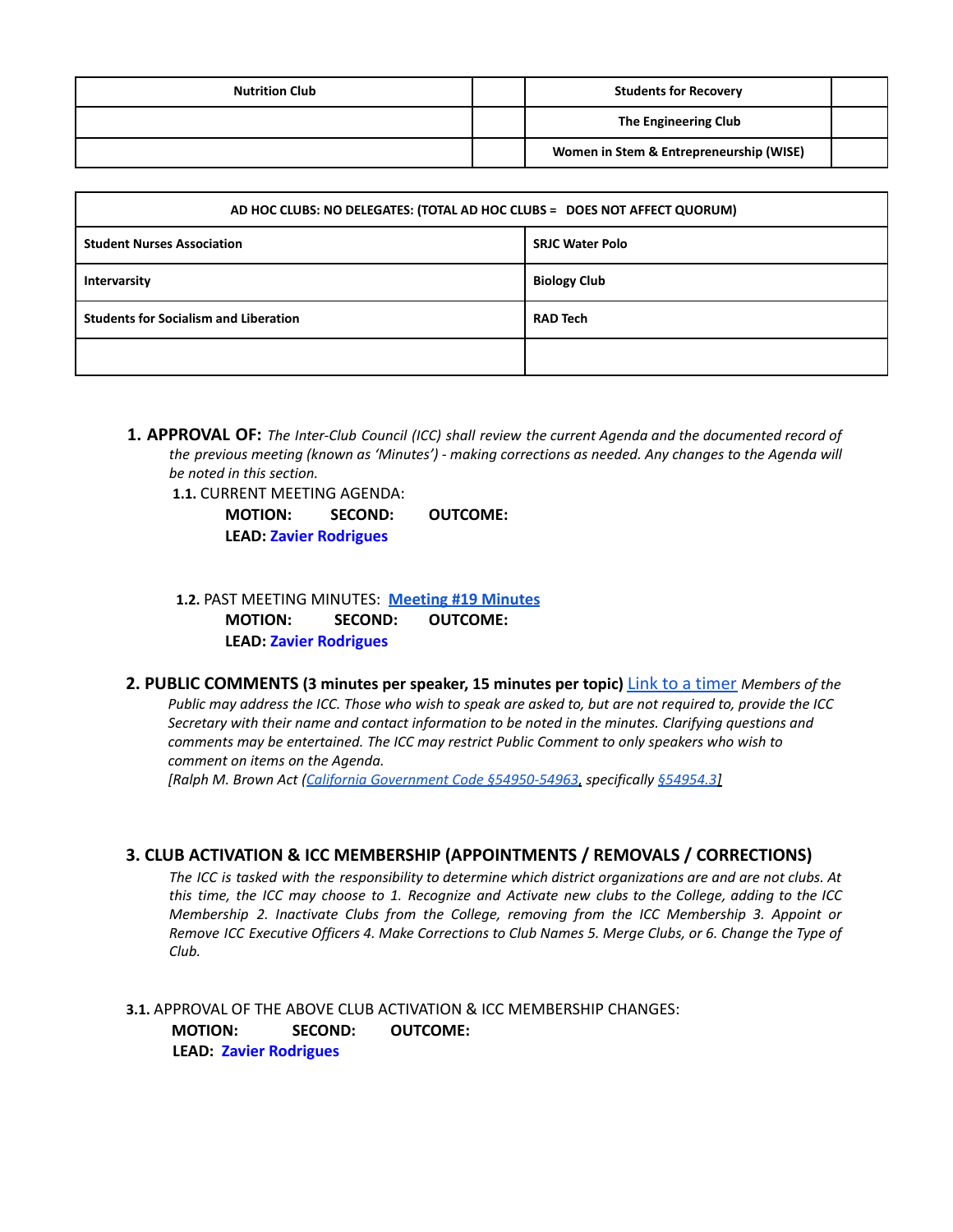| <b>Name of Club seeking Activation</b>         | <b>Name of Club Delegate (ICC Member)</b> |  |
|------------------------------------------------|-------------------------------------------|--|
| <b>SRJC Women's Wrestling</b>                  | <b>Bella Devoto</b>                       |  |
| <b>Period at SRJC</b>                          | <b>Michal Steiner</b>                     |  |
| <b>SRJC Art Club</b>                           |                                           |  |
|                                                |                                           |  |
| <b>Change Club Type</b>                        |                                           |  |
|                                                |                                           |  |
| <b>Club Removals</b>                           |                                           |  |
|                                                |                                           |  |
| Name of Current Club seeking Renaming of Club: | The Club's New Name                       |  |
|                                                |                                           |  |

## **4. New Business**

- **4.1. Motion to approve \$50 for MEChA for Webinar Services [FORM](https://drive.google.com/file/d/1xM1ttcalAEYzl7y7lNJ4VYrEKHm7a8ih/view?usp=sharing) Lead: Zavier Rodrigues/ Odalis Rojas MOTION: SECOND: OUTCOME:**
- **4.2. Motion to approve \$170 for the Philosophy Club [FORM](https://drive.google.com/file/d/1_d0_lVCggVyTmy6rVvTmNEfL2FFv1nd2/view?usp=sharing) Lead: Zavier Rodrigues/ Jannessa Lynn MOTION: SECOND: OUTCOME:**
- **4.3. Motion to approve \$275 for the Homeless & Housing Insecurity Club [FORM](https://drive.google.com/file/d/1WxDVYYq9eHZOar4mF26JnX6Kxm6ERzrs/view?usp=sharing) Lead: Zavier Rodrigues/ Ludmilla Bade MOTION: SECOND: OUTCOME:**

## **5. REPORTS and Announcements**

*A section for reporting out pertenent informational discussion, usually used to help club members have more details before voting on new business items in the next meeting's agenda. Also used for PRESENTATIONS, EVENT EVALUATIONS, and QUESTIONS.*